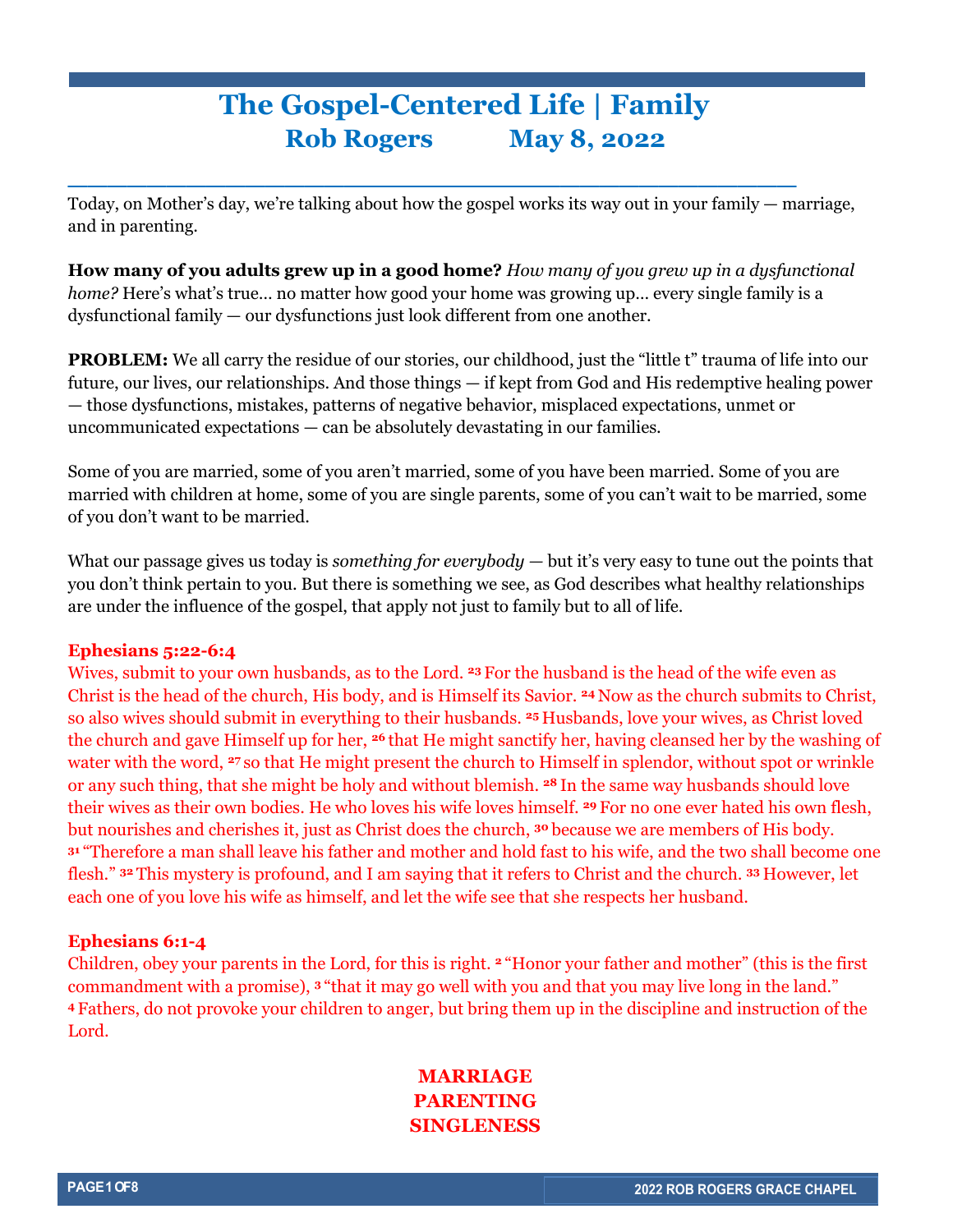## **MARRIAGE**

*One of the problems with the way our Bibles read is that there are headings that break up the text sometimes in ways that weren't actually intended. And this passage is one of the ones that unfortunately is deeply affected by this…* 

**\_\_\_\_\_\_\_\_\_\_\_\_\_\_\_\_\_\_\_\_\_\_\_\_\_\_\_\_\_\_\_\_\_\_\_\_\_\_\_\_**

Because in the verses *before* Paul starts talking about marriage are all about being filled with the Spirit…

## **Ephesians 5:18-21**

…**be filled with the Spirit**, 19 addressing one another in psalms and hymns and spiritual songs, singing and making melody to the Lord with your heart, 20 giving thanks always and for everything to God the Father in the name of our Lord Jesus Christ, 21 **submitting to one another** out of **reverence for Christ**.

What Paul *isn't* doing in Ephesians 5, he's *not* saying… "let's talk about life in the Spirit, and *now* let's change the subject and talk about marriage." No, Paul is saying, "let's talk about life in the Spirit, and how two spirit-filled, gospel-centered people live out their marriage." Marriage is under that banner, the heading, of being filled with the Spirit.

#### *Do you realize how this deeply changes the meaning of the passage?*

**Example:** If you as a husband have ever looked at your wife and said, "Woman," that's a bad start already… "Woman, the Bible says that you're supposed to submit to me. I'm in charge of you! Do what I tell you!"

- If you demand authority and submission from your wife, it is an enormous sign that you don't understand (or at least have forgotten) the gospel that shouts of a God that CAME NOT TO BE SERVED BUT TO SERVE. God came to serve, not to demand authority.
- Secondly, to leverage the authority of scripture to manipulate and coerce someone to do something YOU want them to do… it is such a twisted, misappropriation of God's design for marriage…
	- o And if you've done this… listen… there's grace for you, but you need to own what you need to own. If you've leveraged scripture to get your spouse to do what YOU want them to — *what God wants you to do today, is apologize to your spouse.* Own it. Repent of it. And go and sin no more.

*Paul in this passage is saying, "If you're filled with the spirit, this is what marriage looks like…"*

Being filled with spirit is having the gospel driven so deep into the core of your life that it affects every aspect of it. *It's not just philosophical, it's not just theory… it's practical. It's nuts and bolts.* 

## **And one of the most practical areas the gospel changes life is in your marriage.**

**EASTERN:** Now… In ancient cultures, marriage is basically a business proposition. Essentially, you did not marry for love. You didn't marry to have romance and emotional fulfillment. You got married in such a way that it helped your family's station and security in the world. That's what it was.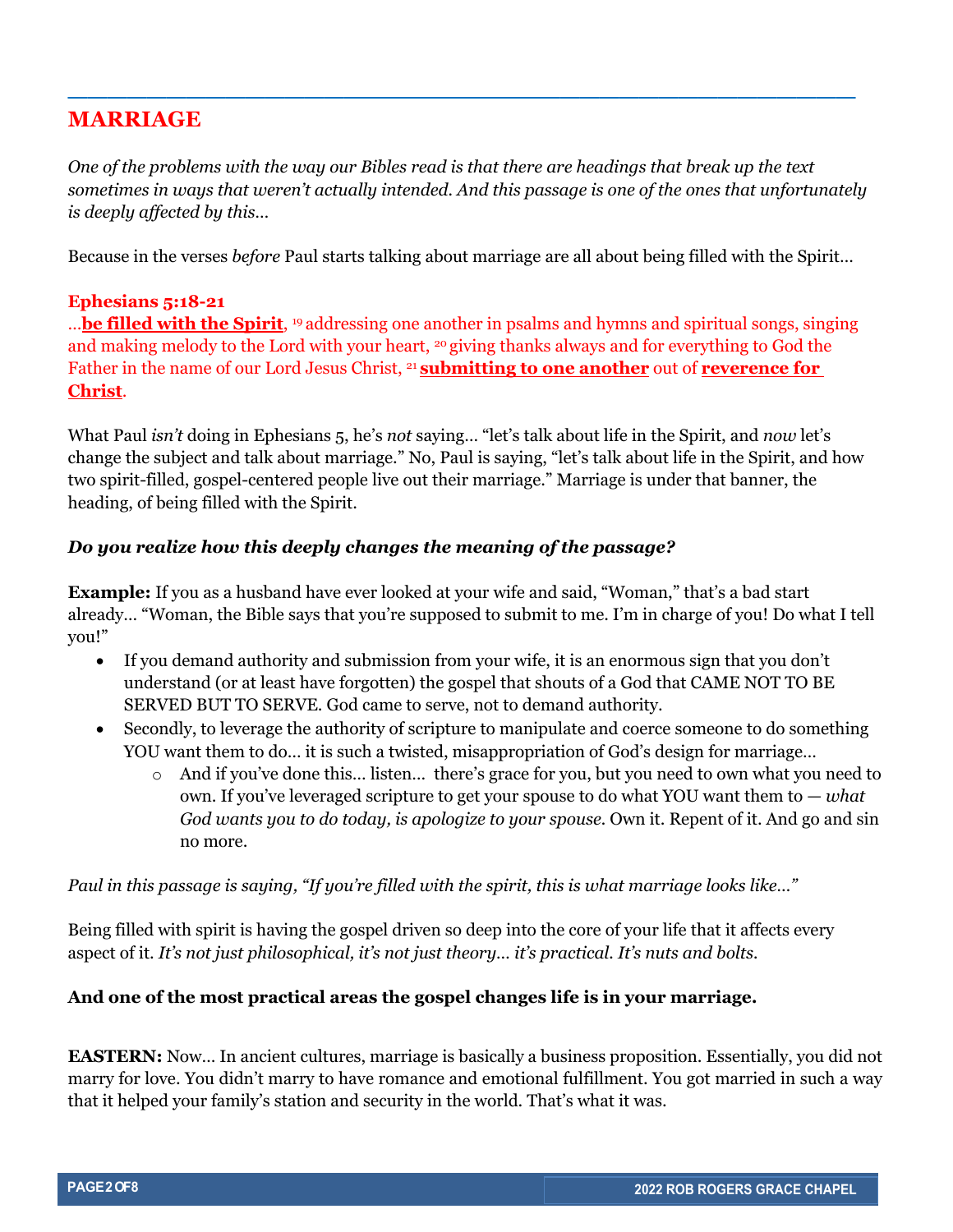**WESTERN:** However, in our Western culture it's very, very different. You marry for love. You marry for your own individual fulfillment. You marry somebody who's going to make you feel good about yourself, who's giving you incredible affection and romantic love and whom you find completely fulfilling.

*The Bible says both of those approaches are wrong, reductionistic, probably very harmful in many ways.*

But look what our scripture says…

#### **Ephesians 5:25-27**

Husbands, love your wives, as **Christ loved the church** and gave Himself up for her, **<sup>26</sup>** that He might sanctify her, having cleansed her by the washing of water with the word, **<sup>27</sup>** so that He might present the church to Himself in splendor, without spot or wrinkle or any such thing, that she might be holy and without blemish.

This is a description of how Christ loved the church. And it gives us a picture of the purpose of marriage which is not status, stability or security — and it's also not self-fulfillment. What is it?

## *The purpose of marriage is to see the other person become everything God created them to be.*

Look at the language – sanctified, cleansed, in splendor, without spot or wrinkle, holy and without blemish… what's that talking about?

• It's talking about the day when the church, who is the bride of Christ will stand before Him one day, having become everything she was designed to be. Pure, perfect, and adorned in splendor.

*From a gospel-centered worldview, marriage is not about what you can get out of it*  $-$  *<i>it's one spirit filled person looking at another and saying, "I see what God is doing in you, and I want to be a part of that journey with you. I want to cooperate with God in helping you become all that He's designed you to be."*

## And Paul says, **the only way that happens is through selfless service and mutual submission to one another out of reverence for Christ.**

*Being a follower of Christ means that you don't make absolute judgments about people based on where they are today. You have an ability to see, believe in, and speak life into who they are becoming in Christ. And in marriage it means, I'm going to do for you what Christ did for me. I'm going to give my life. Lay my whole life on the line, to sacrificially love you the way Christ loved me — so that you might become more and more who God is making you. I want to be part of it.* 

Stanley Hauerwas, ethics professor at Duke University, says the Christian understanding of marriage is neither the traditional (economic) nor the modern (self-fulfillment) understanding — that you just have to find the one person God designed just for you — and everything in your life is going to come out fine.

> *"Destructive to marriage is the self-fulfillment ethic that assumes marriage and the family are primarily institutions of personal fulfillment, necessary for us to become 'whole' and happy. The assumption is that there is someone just right for us to marry and that if we look closely enough we will find the right person. This moral assumption overlooks a crucial aspect to marriage. It fails to appreciate the fact that we always marry the wrong person. We never know whom we marry; we just think we do. Or even*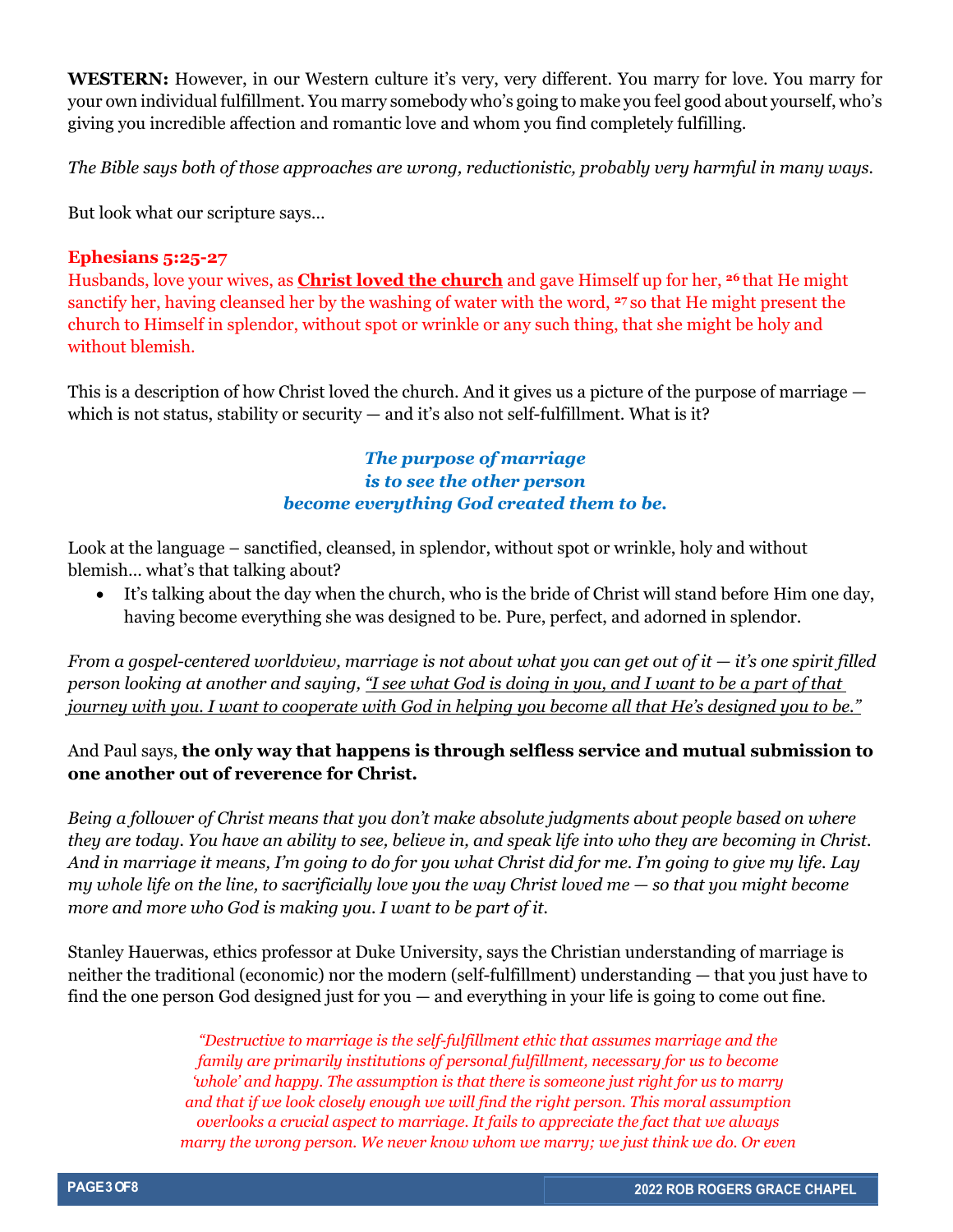*if we first marry the right person, just give it a while and he or she will change. For marriage, [being the enormous thing it is] means we are not the same person after we have entered it. The primary challenge of marriage is learning how to love and care for the stranger to whom you find yourself married."1*

*~ Stanley Hauerwas, Sex and Politics*

What the Bible tells us about marriage is that it's a picture of the gospel. It's not consumer relationship – where two people come together to get their own needs met by the other. It's not consumeristic, it's covenant. It's commitment. It's for better or worse. It's sacrificial.

Look at Jesus. He looked into the selfishness and sinfulness of the human heart and laid down His life anyway. He forgave, He loved, He pursued, He cherished, He suffered. He died.

Sometimes you feel like you're being crucified by your spouse — but in Jesus case — it happened! It's only when you see what Jesus has done for you — when the gospel takes root, can you be good to someone even when they're not being good to you.

So, *I just let my spouse walk all over me?* Actually, *no you don't.* Did Jesus do that? No. Jesus set boundaries. He rebuked, corrected, challenged. But everything Jesus did was motivated by love. Is it loving to let someone abuse you? *No.* To let someone repeat patterns of infidelity in your marriage? Is that loving? *No.*

What the gospel gives you is a power to know that the love of your spouse, no matter how good, no matter how faithful, **no matter how wonderful they are, only pales in comparison to the love that God has given you in Jesus Christ** — and THAT gives you the power to love a person who's not being good to you. That gives you the power to confront what needs to be confronted out of love and service for the person — not causing unnecessary harm out of your disappointment and wounding in a person that you turned into an idol. But relieving them of the expectations of perfection and recognizing the love of Jesus for YOU is what enables you to love others well.

*And if you've been through a divorce, or your marriage is on the rocks right now — I want you to know God can redeem what has been broken, He can restore what locusts have eaten, He can heal, He can mend. He is the only one that can rewrite the pain of your past into something beautiful for the future.* 

Some of you are unhappy in your marriage, and sometimes maybe you're thinking, *"If only my spouse was everything he or she ought to be, then everything would be fine."* Nope, it doesn't work like that. You're essentially looking to a romantic relationship to be your salvation, and no one person can handle that kind of weight, that kind of pressure — you're idolizing a marriage to a radically imperfect human being. "Rob you have no idea." Exactly… so stop placing unrealistic expectations on a human being that is just as much in need of Jesus as you are!

> **Only if the gospel is central to your life, only if Jesus is the single driving force behind your life will you then be able to approach your marriage, not from a place of need. But from a place of already having all your deepest needs met in Jesus.**

<sup>1</sup> Stanley Hauerwas. *The Hauerwas Reader* (Duke University Press, July 23, 2001) p. 423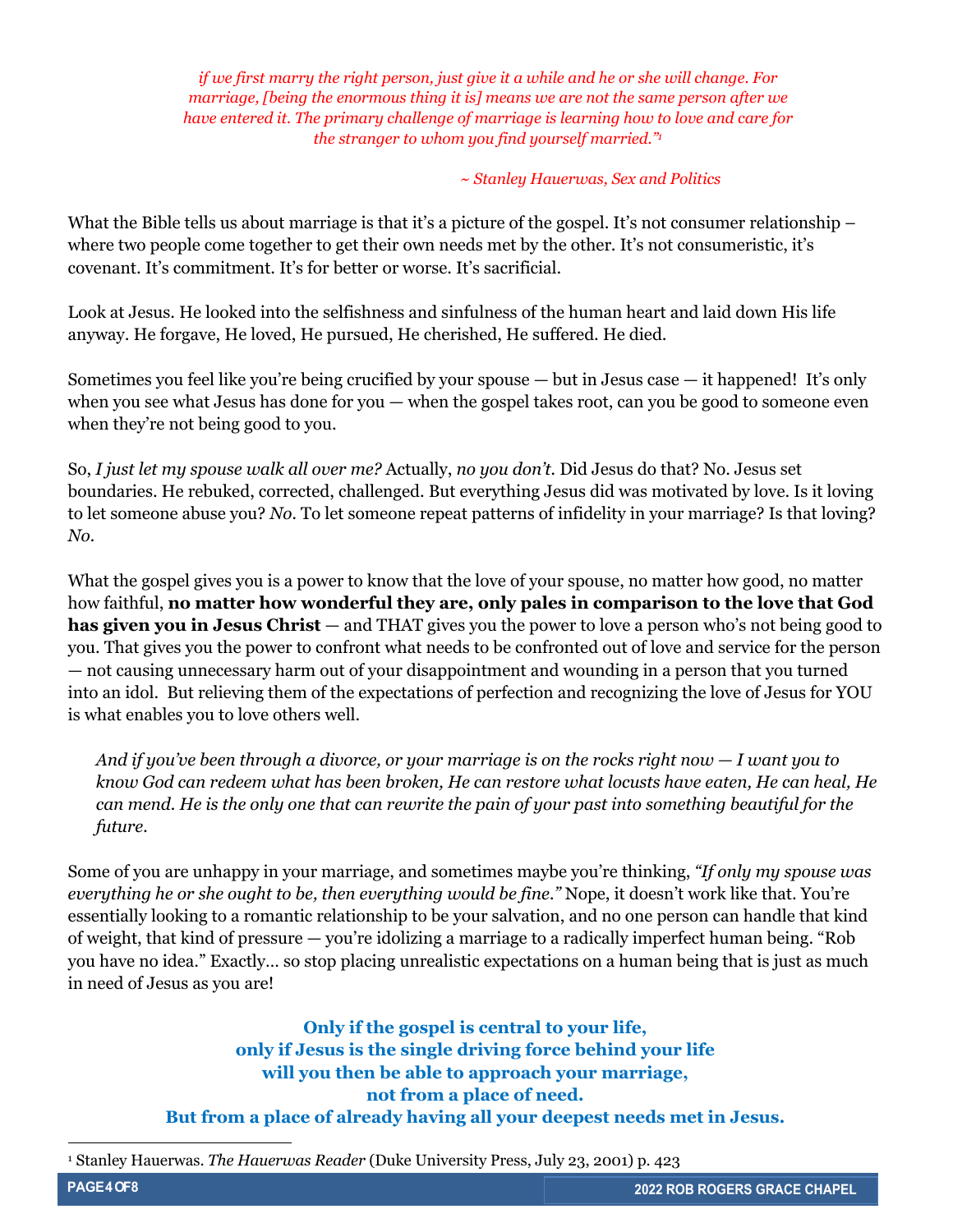## **PARENTING**

## **A child's view of God is primarily influenced by their parents.**

*Children filter God, through you. Your words, your actions, your behaviors. How your children view you, directly impacts their view of God. You will show and teach them what God is like — one way or the other.*

**\_\_\_\_\_\_\_\_\_\_\_\_\_\_\_\_\_\_\_\_\_\_\_\_\_\_\_\_\_\_\_\_\_\_\_\_\_\_\_\_**

#### **Ephesians 6:1-4**

Children, obey your parents in the Lord, for this is right. **<sup>2</sup>** "Honor your father and mother" (this is the first commandment with a promise), **<sup>3</sup>** "that it may go well with you and that you may live long in the land."

The first part is a reiteration of the  $5<sup>th</sup>$  of the 10 commandments... and in this commandment there's something very profound being said.

ALL the way back in TEN COMMANDMENTS, God is telling the Israelites, that a nation that undermines God's design for the family, will be a nation that will not survive for very long. A nation of children that hates their parents, dishonors their parents, rebels against their parents, will be a nation that will not last.

#### *But then Paul says this…*

#### **Ephesians 6:4**

Fathers, **do not provoke your children to anger**, but bring them up in the discipline and instruction of the Lord.

## **1. Abdication & Abandonment.**

Emile Durkheim wrote about children who grow up to either be rebellious or apathetic, not all, but many have experienced what it means to have one or both parents be absent. There is an abdication of the responsibility to bring a child up… both rebellion and apathy are different external signs of suppressed anger. She actually wrote about the fact that it would be better to have a bad set of instruction than no instruction at all… because at least they would know that the parent sees them and cares enough to try.2

A counselor shared with me recently that if a child calling for a parent in the middle of the night because they were scared of the dark, had to choose between no parent coming into the room, or a raging parent, they would choose the raging parent, because at least the "monsters wouldn't get the raging parent in the room." Neglect is a very specific and painful type of trauma… that provokes toward anger.

## *Another way parents provoke their children to anger is…*

## **2. Command & Control**

Your influence in your child's life is directly proportionate to the amount of time you spend with them. If you never invest in your relationship with your children, but expect to be respected by them, that they will obey you at every beck and call… if you have no relationship with them, you will lose influence over them, and they will resent you.

<sup>2</sup> Emile Durkheim. *Essays on Morals and Education* (Lutterworth Press, February 19, 2014)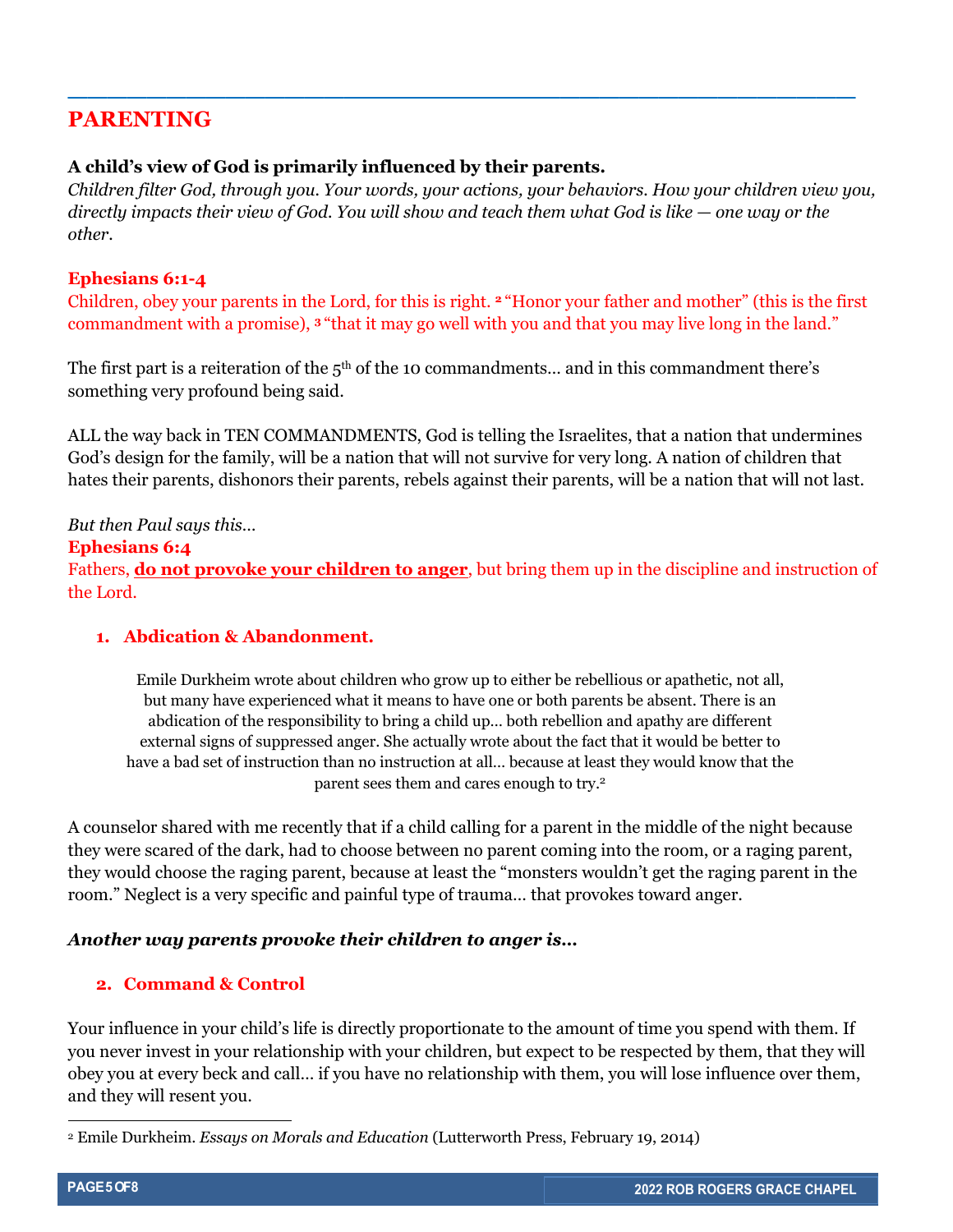If your teenagers are at home and you come home from a work trip and start barking orders at your kids after being gone for a week without checking in with them relationally… how do you think that's going to go? How are they going to feel about that? You might get them to obey you… but they'll eventually begin to resent you, and over time; you will lose the opportunity to influence the most important decisions in their lives… because you have no relationship… it's about control.

### *What does Paul say TO DO?*

#### **Ephesians 6:4**

Fathers, do not provoke your children to anger, but **bring them up** in the **discipline and instruction of the Lord**.

Bring them up. Raise them up. Which requires what? TIME! Intentionality. It means to **nourish, care for, serve, bless, guide, coach…. so relationally rich….** This is all **discipleship** language!

Your influence in your kids' lives when they're small… its positional. I'm bigger than you. You will go wherever I place you. But as they grow older… they care less and less about your position and more and more about your relationship. Do you see them? Do you care about what they care about? Do you delight in them? Do you enjoy them?

## **Proverbs 3:12** …for the LORD **reproves** him whom He loves, as a father the son in whom he **delights**.

## *This is about:*

#### **3. Delight & Discipline**

Do you delight in your children as the Father delights in you? Do look at them in wonder… do you make room to simply enjoy each other, play games, laugh…

But we hear the word discipline for some reason, our minds instantly go toward punishment or spanking…

But what the word discipline literally means is **coaching**. And instruction in the original language means **counsel.**

He who spares the rod, spoils the child…. The rod is a picture of authority. Some children might not need the spanking. Some children, if you just look at them with that look… they melt right in front of you… but it's about knowing what your child needs in the moment… and if you don't delight in them, if you don't have relationship with them, you won't have the first clue in how to discipline or coach them.

## **How does the gospel influence your parenting?** *Look at what the Father has done for you.*

He delights in you because of everything Jesus has done for you. If you're being disciplined by the Lord, it's BECAUSE you're His son, His daughter whom He loves. God has never abdicated His responsibility as your Heavenly Father… and God isn't controlling your every move either… you have freedom. But It's freedom with guardrails, why? Because He delights in you. He loves you. And that enables you to love your children no matter how insane they are — with the love the Father has first shown you.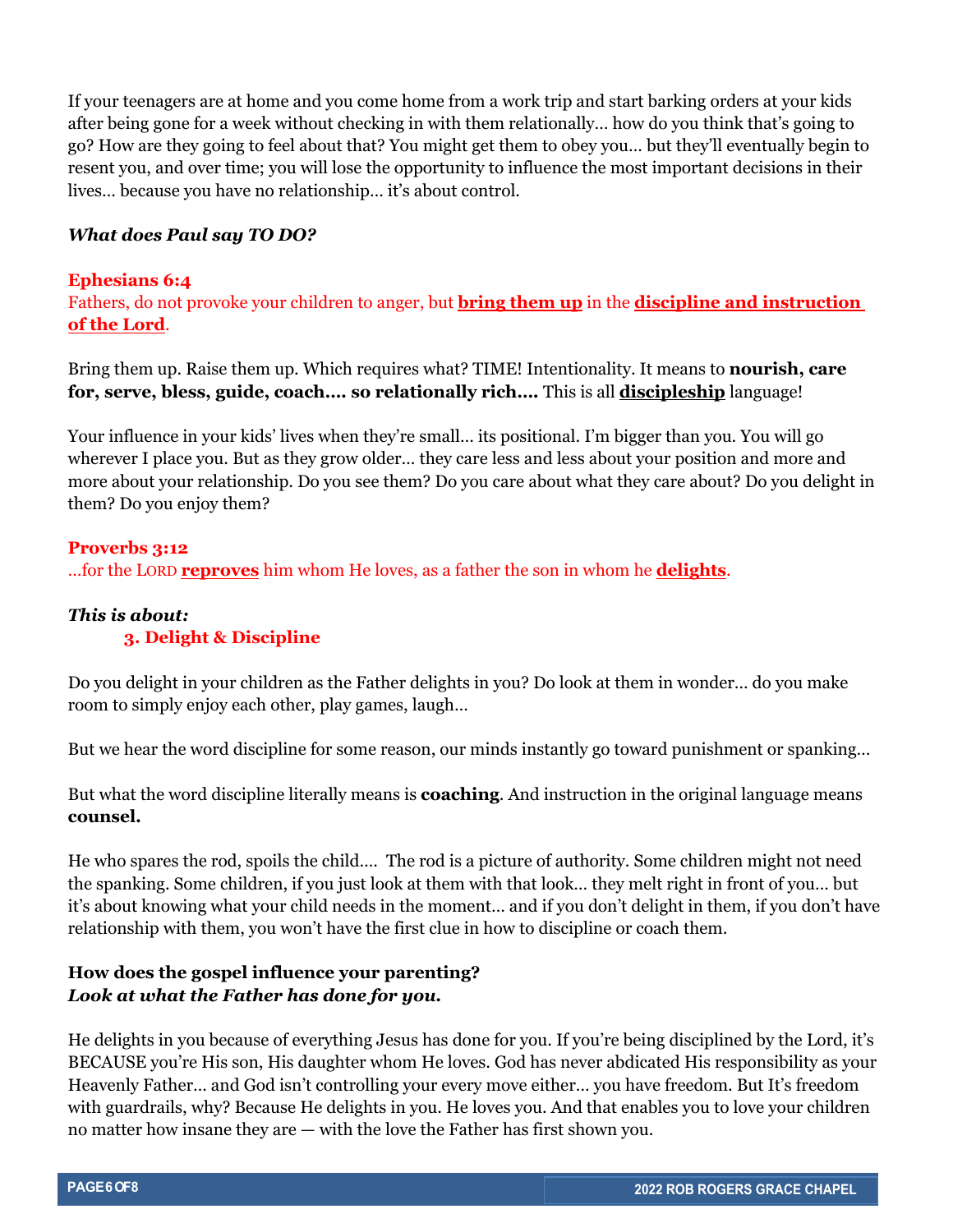## **SINGLENESS**

#### **1 Corinthians 7:26-29**

I think that in view of the present distress it is good for a person to remain as he is. Are you bound to a wife? Do not seek to be free. Are you free from a wife? Do not seek a wife. But if you do marry, you have not sinned, and if a betrothed woman marries, she has not sinned. Yet those who marry will have worldly troubles, and I would spare you that. This is what I mean, brothers: the appointed time has grown very short. From now on, let those who have wives live as though they had none, **<sup>30</sup>** and those who mourn as though they were not mourning, and those who rejoice as though they were not rejoicing, and those who buy as though they had no goods, **<sup>31</sup>** and those who deal with the world as though they had no dealings with it. For the present form of this world is passing away.

**\_\_\_\_\_\_\_\_\_\_\_\_\_\_\_\_\_\_\_\_\_\_\_\_\_\_\_\_\_\_\_\_\_\_\_\_\_\_\_\_**

Here's what Paul is saying. Everything you do here and now, do it in light of the future glory that is coming one day.

If you're wealthy great, if not, don't worry too much about it, because true wealth is right around the corner. Are you lonely, it's okay — because a day is coming when loneliness will be eradicated forever, and you'll be fully known, seen, and loved for who God made you to be.

In other words — some of you are too unhappy about not being married, probably because you think, "If only I were married now, then I'd be happy." No, you wouldn't. You're envisioning the most happily married person you know and if they were honest… they would tell you, marriage will not fulfill you. Only the gospel will. The one Spouse whose love can really fill your heart and give you what you really need and want *has come down to you*.

Others of you are too afraid of being married. So, you get really picky. They need to have a PhD, be an astronaut, and have been a supermodel — but stopped because they're too genuine to be a part of that fake world. You get too picky — so that you don't ever have to be vulnerable because no one will ever measure up. You're afraid of being let down.

*But Only if Jesus is central to your life* can marriage be the gospel powerhouse it was meant to be! And you're not putting so much pressure on your spouse to be something that they can never be!

Paul is saying here, no matter what stage of life you're in, that **the ultimate family is in the future.** The ultimate wedding is in the future. All of your deepest desires for love, for intimacy, for connectedness, for friendship, for joy, for laughter, for security, for belonging in this life *will be met in the future one.* 

In other words, *we can find ourselves becoming despondent that we don't have it now!* But *even if you had it now, it wouldn't even come close to being what you NEED it to be in this life, and even as good as it can* be, it wouldn't come close to being what it will be one day.

> **Only if you heart is satisfied in the gospel, will you be able to approach your marriage, your parenting, or your singleness with any real ability to be joyful, humble, patient, selfless.**